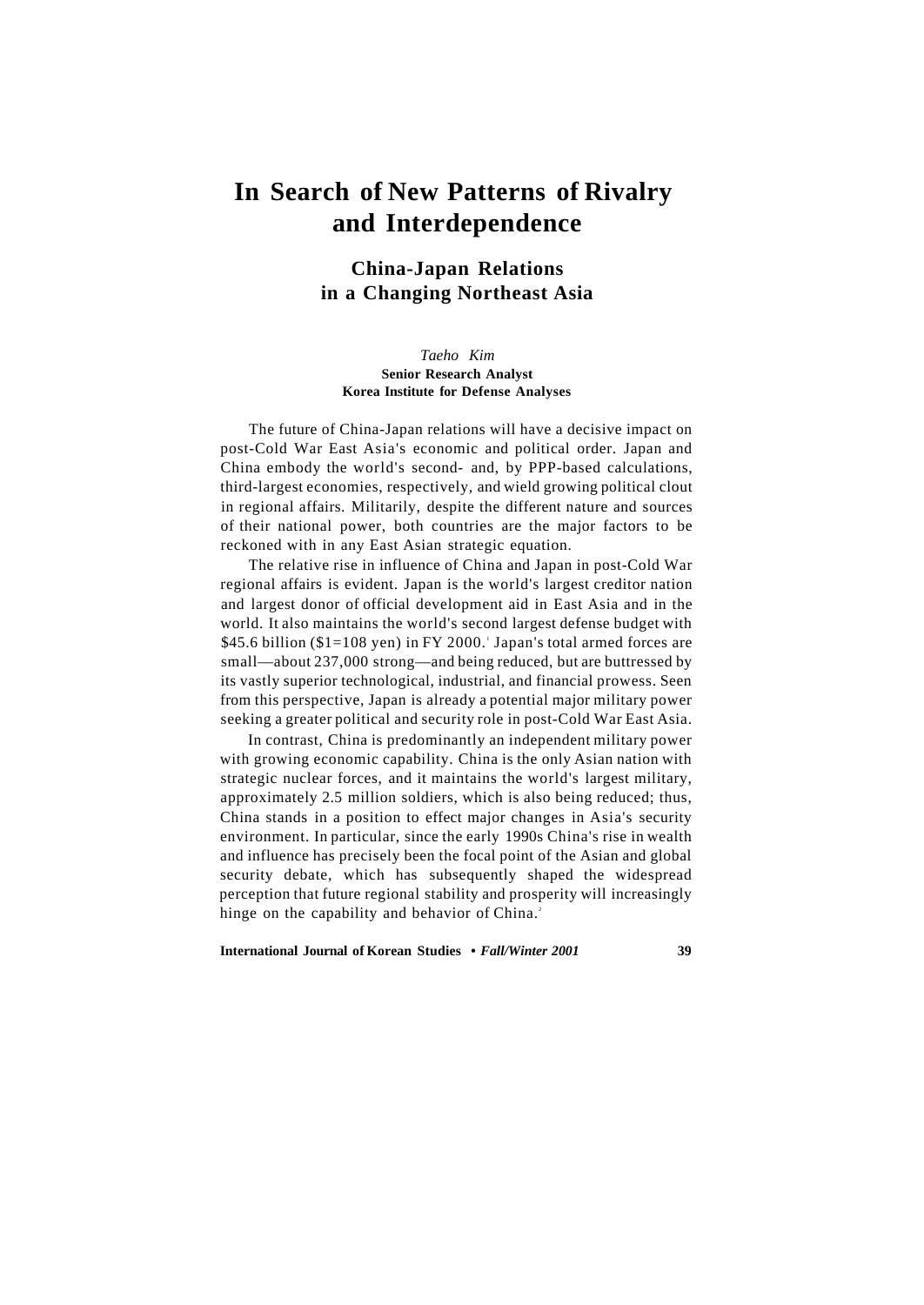The two countries' growing national power and their respective wills to use it are complex and important questions in their own right, deserving serious attention from both scholarly and policy communities. In particular, their traditional rivalry and current and likely future power potential will continue to be a source for concern in their neighbors' strategic planning. For both historical and contemporary reasons, each country has also pursued its foreign policy goals with an eye on the other.

In terms of future regional stability, what is perhaps more significant in post-Cold War East Asia is whether the two major regional powers will develop a relationship that is either strong and cooperative or weak and confrontational in the years ahead. Of equal importance is the diverse yet uncertain impact of this evolving relationship on the future of East Asian security, particularly in light of the absence of the unifying Soviet threat and a reduced U.S. military presence. Even though the United States decided in February 1995 to freeze the level of U.S. forces in the region at 100,000 personnel—which was repeatedly reconfirmed later—regional perceptions of the U.S. security commitment and credibility will significantly affect the strategic calculus of individual regional states and the overall power balance in the region. Beijing-Tokyo relations also directly touch on a host of major regional security issues such as peninsular stability, the Taiwan question, the South China Sea dispute, multilateral security issues, and the U.S. role in the region. In short, its potential impact on regional security should not be underestimated.

This article argues that, despite their huge and growing stakes in maintaining an amicable relationship, the China-Japan relationship will remain a difficult and often tense one. The persistence of their traditional rivalry and historical distrust over time suggests that these may have more to do with deeply ingrained cultural, historical, and perceptual factors than with the dictates of economic cooperation or shared interest in regional stability that are mutually beneficial. Also underlying their complex but competitive ties are fundamental differences between the two countries in terms of political systems, social values, and strategic objectives in Asia and beyond. The future stability in East Asia will hang in the balance as China and Japan continue to seek a new balance between their interdependence and rivalry.

# **Mutual Perceptions in a Historical Context**

As befits their traditional rivalry for regional influence and as the present-day two most powerful states in East Asia, Japan and China have quite a broad range of bilateral concerns with each other. This should surprise no one, as Akira Iriye has strongly argued,<sup>3</sup> given the fact that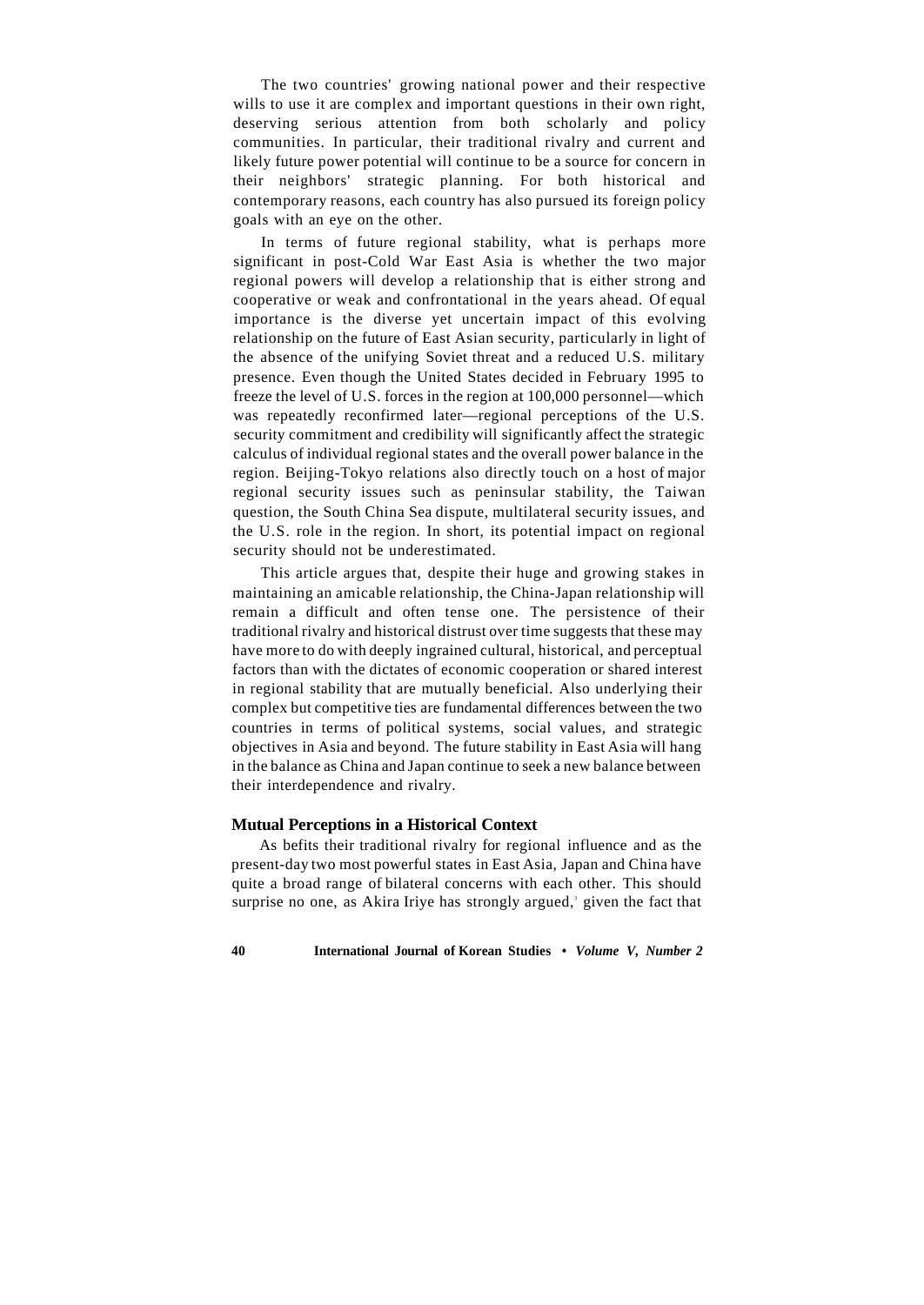both countries have, from the 1880s, developed multifaceted rivalry relations in power, culture, and economic dimensions. Traditional mutual perceptions between the Chinese and the Japanese have been very complex, but far from cordial, as the following long quotation typifies:

Scholars who have examined Chinese and Japanese mutual perceptions have suggested misunderstanding, or indifference, or condescension, or arrogance!—anything but communication. The Chinese are usually depicted as having clung to traditional images and looked down on Japan as a country of imitative dwarfs. They had not bothered to learn anything about Japan until it was too late. The Japanese in the Meij i era, for their part, avidly Westernized themselves until they no longer considered their country Asian, a member of the Chinese sphere of civilization.... Such mutual arrogance and condescension was conducive to misunderstanding, a reflection of the two countries' antagonistic power relationship.<sup>4</sup>

As Iriye has correctly noted, it is a pervasive yet distorted interpretation, and both countries had known one another's history and people for centuries. It may even be added that their pace of "learning" each other became quicker in the second half of the 20th century than before.

It can be equally and plausibly argued, however, that their mutual and growing knowledge of each other could also generate conflictual rather than cooperative bilateral relations, contrary to Iriye's suppositions. Historically, their traditional mutual condescension was sharply aggravated by an array of such major historical events as the Sino-Japanese War in 1895 and the resulting Japanese occupation of Taiwan, its invasion of China in the first half of this century, and particularly the Nanj ing Massacre. All of these, which the Chinese call "historical facts," continue to undergird China's anti-Japanese feelings and attitudes, even if they are now expressed mostly in a subtle and private manner.

Different ideological beliefs after 1945 parted them into different "camps" until the early 1970s, when they normalized their diplomatic relationship after the Nixon visit to China. Responding to the common Soviet threat, China and Japan opted for a "marriage of convenience" in the U.S.-led global containment against the Soviet Union. Even if China and Japan were not pulled by the across-the-board improvement in bilateral ties but pushed by the overriding external security threat, both tried consciously—for the moment at least—to set aside historical and cultural baggage and hammer out a new working relationship.

It thus seems safe to say that Sino-Japanese relations in the 1970s and 1980s were an amalgam of practical need for strategic and, to a lesser extent, economic considerations on the one hand and historically deepseated suspicions about the other's intentions and behavior in the region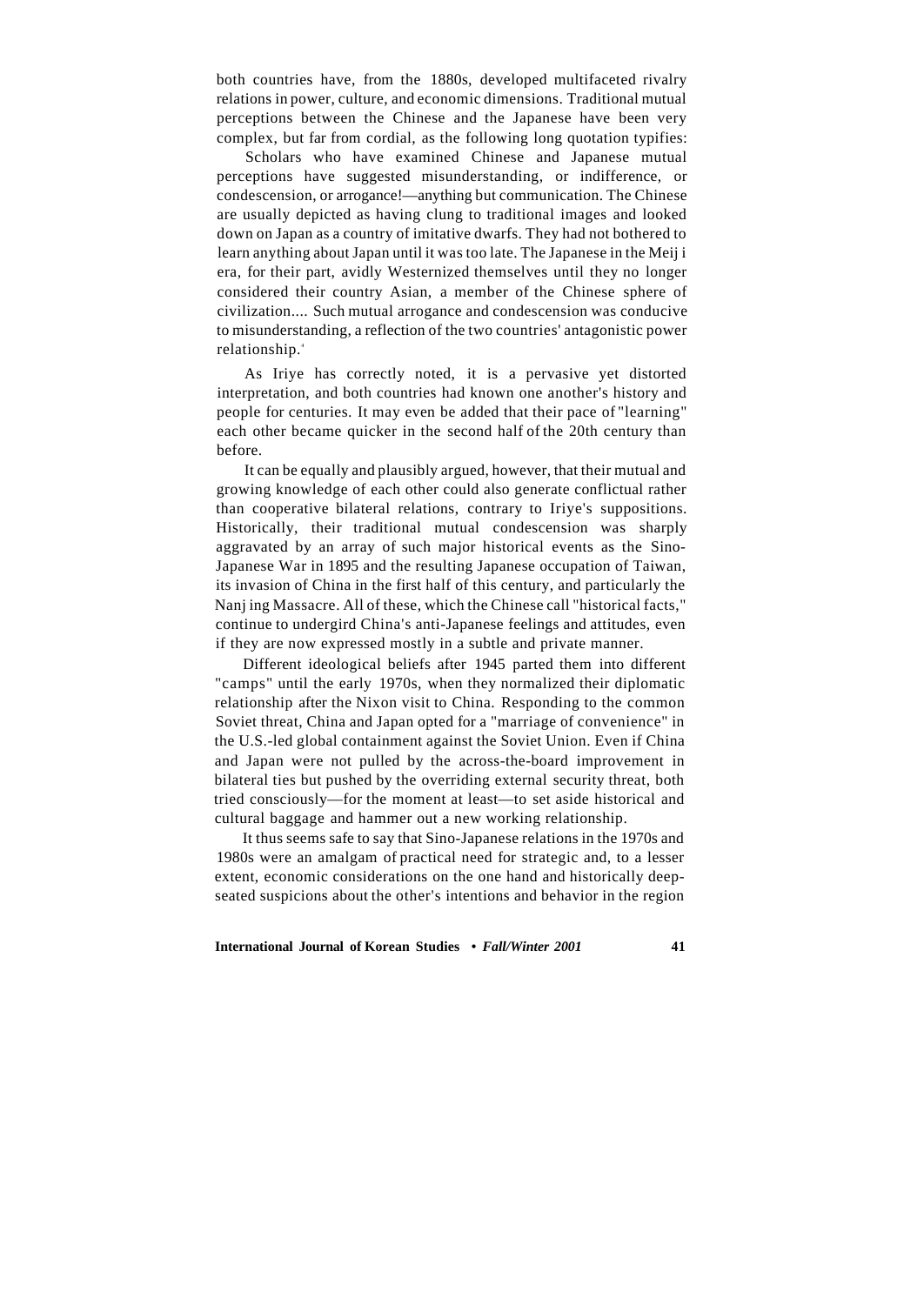on the other. Seen from this perspective, the removal of the strategic garb after the end of the Cold War, coupled with China's growing economic and military power and Japan's domestic changes, could well pit China and Japan against one another in a competitive bid for economic influence and regional role in East Asia.

As many scholars have noted, moreover, the enduring dual images of superiority and inferiority permeate their mutual perceptions to an extent and in ways that official and public perceptions in both countries regarding the other remain different, divergent, and distorted, and that *at present*  there seems to be no strong constituency in either China or Japan to promote lasting friendship and cooperation. In a perceptive study on Japan' s cultural diplomacy toward China, Diana Betzler and Greg Austin have convincingly argued that "the main impulses for official interaction between the two countries [China and Japan] remain outside what might be called the popular imagination."<sup>5</sup>

An *Asahi Shimbun* survey, jointly conducted with the Chinese People's University in commemoration of the 25th anniversary of the China-Japan normalization, unmistakably points to a continuing anti-Japanese feeling among the Chinese. Out of 3,500 Chinese respondents, a significant 34 percent said they disliked Japan; ten percent liked Japan; and 51 percent neither disliked nor liked Japan. In contrast, 29 percent of 3,000 Japanese said they liked China; 19 percent disliked China; and 48 percent said neither disliked nor liked China. To the question as to whether or not Japan's repentance over its past history is satisfactory, a whopping 86 percent of the Chinese respondents found it insufficient and only four percent sufficient. On the other hand, 26 percent of the Japanese believed it sufficient, while 5 8 percent insufficient. A glance at the survey indicates that historical issues remain a significant undercurrent in Beijing-Tokyo relations, especially in the eyes of the Chinese.

Not surprisingly, the underlying historical distrust and suspicions are often manifested in their contemporary policies toward the other. Each side has been critical of the other's moves toward greater military capability or a larger regional role. In addition, Japan has long been a rallying point for the renewal of nationalism in China, while Japan is suspicious of a reincarnation of China's traditional cultural and other kinds of dominance in the region once the latter achieves its Four Modernizations—a perception that has recently been accentuated by the debate on the "rise of China." While the growth of nationalistic sentiments seems evident in both post-Cold War Japan and China, the latter's increasing reliance on the nationalistic agenda to arrest the decline of communism as a credible ideology and to fend off international pressure for change in China does not augur well for the future of their bilateral relations.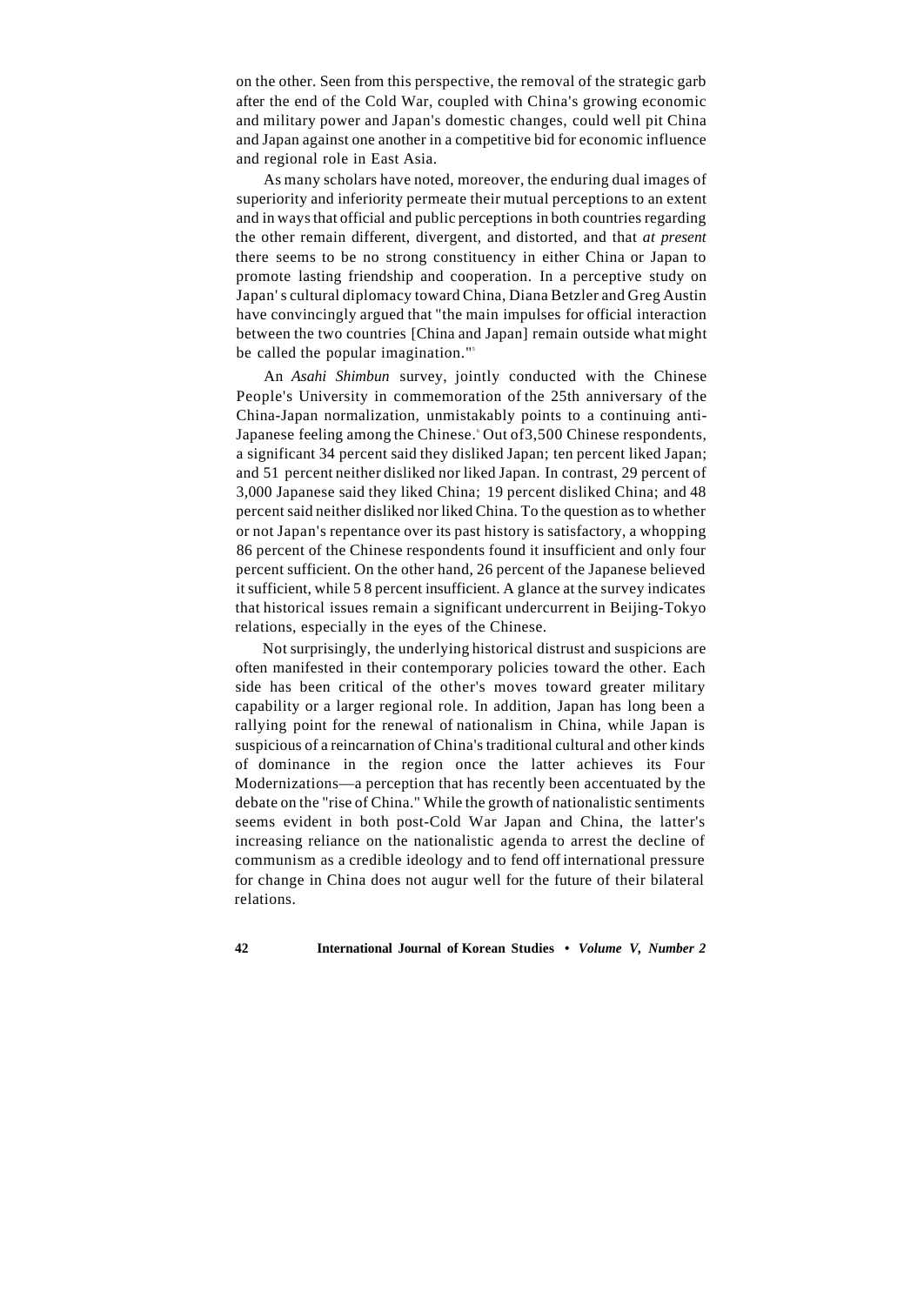#### **Official Ties and Deepening Interdependence**

Official dialogues and inter-governmental cooperation between Japan and China have gradually but steadily expanded over a quarter century. Both governments also assign top priority to bilateral economic ties. Atthe heart of their official relationship lie trade, investment, and aid. Bilateral trade between Japan and China exceeded the \$60-billion mark in 1996 and recorded \$60.8 billion in 1997, \$58 billion in 1998, and \$66.2 billion in 1999, making Japan China's largest trading partner for most of the last decade. In fact, Japan in the mid- to late 1990s constituted what the Chinese called "three firsts": Japan was the first in China's trade relations, technology imports, and domestic investment. China is also the largest recipient of Japan's Official Development Aid (ODA), which is aimed at building China's social and economic infrastructures.

By the end of 1996, Japanese direct investment in China amounted to over \$4.5 billion. By 1996, Japanese ODA exceeded two trillion yen (331 billion yen in 1979-83, 470 billion yen in 1984-89, 810 billion yen in 1990-95, and 600 billion yen in  $1996-98$ <sup>s</sup> and one million mutual visits per year. From the normalization in 1972 to 1994, over 40,000 Chinese students were sent to Japan for various studies, whereas about 100,000 Japanese students toured China during the last decade. In 1994 alone, 22,000 Japanese students traveled in China, and Japan maintained about 180 sister-city relations in China.<sup>9</sup> In 1999 alone, over 1.85 million Japanese visited China as well. People-to-people contacts between the two sides are evidently and steadily growing; they are indeed necessary and commendable efforts to acquire firsthand experience and a minimal understanding about the other. But growing bilateral contacts have yet to produce a better and more objective understanding of each other, let alone lasting friendship.

Japan roughly accounts for about 20 percent of China's total trade, while China occupies less than 5 percent of Japan's total trade," even if China's expanding economy would likely make the Japanese share smaller in the years ahead. Due to the asymmetrical importance of economic relations to China, it has largely abstained from openly and directly criticizing Japan—except the so-called "historical problems"—while Japan has tried to link the ODA with enhanced "transparency" in Chinese military affairs, as seen in the case of withholding a small part of ODA after China's nuclear testing in 1995. But the trade imbalance becomes a growing concern for Tokyo, as it has run a chronic trade deficit with China since 1988.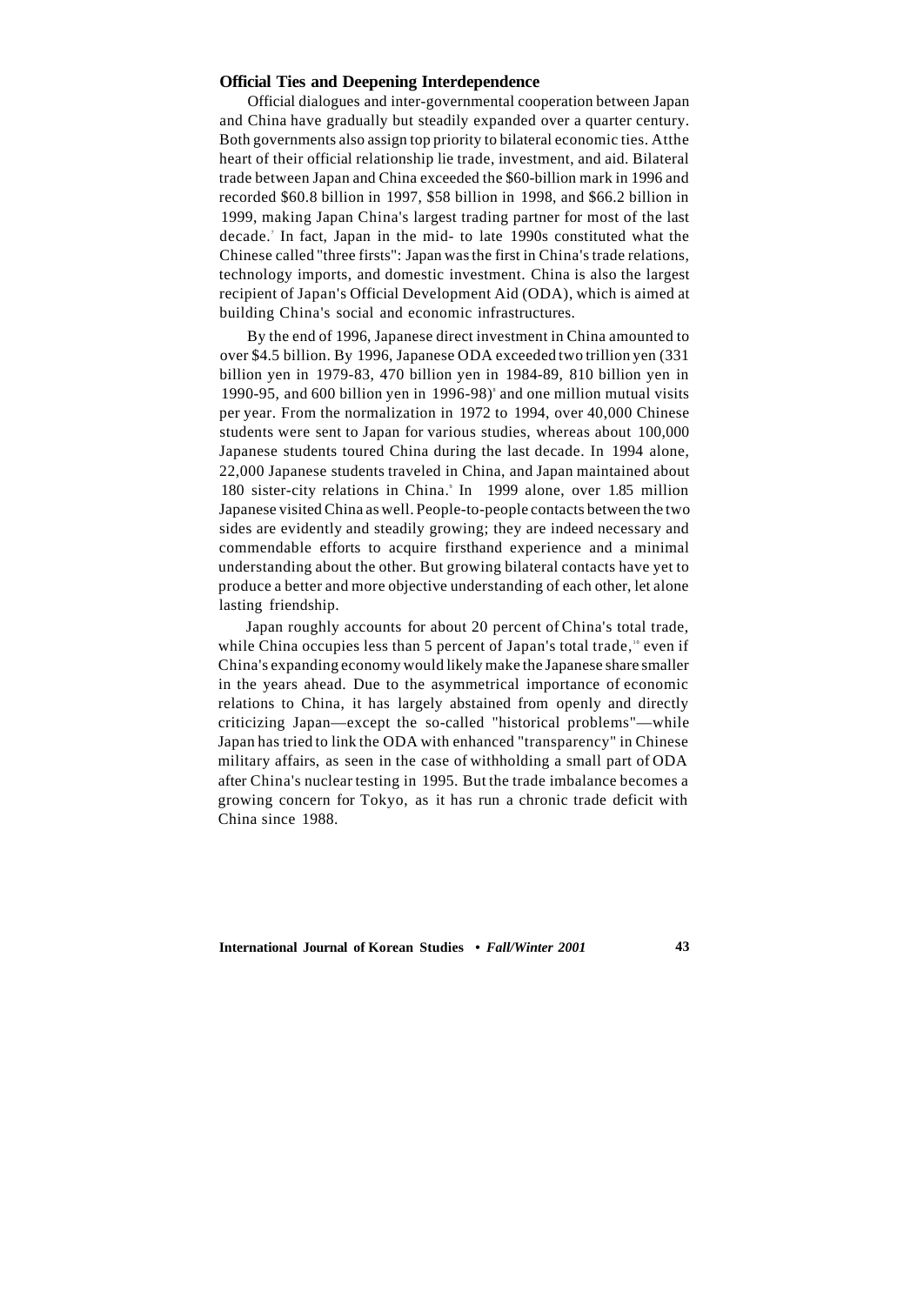# **Salient Political and Security Issues**

#### *The Taiwan Issue*

That the PRC government regards Taiwan as part of China is unquestioned. The Chinese leadership is also likely to take atough posture against Taiwan, as vividly demonstrated during the 1995 and 1996 Taiwan Strait tensions, and has not ruled out the use of force, particularly if the latter declares independence or if China's national and security interests, including Taiwan, are deemed to be at stake by the actions of other countries.

To Tokyo, the Taiwan issue cuts across several identifiable yet overlapping contexts upon which Japan's major domestic and foreign policy debate is conducted: Japan-China relations, the U.S.-Japan alliance, joint development of the Theater Missile Defense (now called MD) with the United States, and its changing yet undefined political profile and security role in the region. For this reason alone, Japan's Taiwan policy has been very cautious and has always been conducted with one eye on China and the other on the United States.

Because of a combination of factors, including Japan's low-profile, non-confrontational foreign policy posture toward China since 1945, its history of aggression against and occupation of both mainland China and Taiwan, and China's past, present, and future influences on itself and the region, Japan has tried to prevent the Taiwan issue from standing in the way of an improved Japan-China relationship, notwithstanding its important stake in Taiwan's prosperity and stability.<sup>11</sup>

Tokyo's utmost caution with respect to the Taiwan issue is best captured by Shinkichi Eto, a longtime Japanese China observer, in the following metaphor:

> **Matters that China regards as most central to its national interest—for example, the territorial issues revolving around Taiwan and Tibet—should be regarded as the sensitive hairs on the elephant's chin: one prerequisite for a manageable relationship [with China] is never to touch them. <sup>1</sup> <sup>2</sup>**

Likewise, while U.S. and Japanese policies have diverged on several issues (e.g. human rights, post-Tiananmen sanctions), their difference on the Taiwan issue apparently has not been so great as to cause an irritation between Washington and Tokyo. This is partly due to Japan's low-profile, cautious approach to China, as noted above, but Japan's cautiousness itself is derived from the fact that Japan is far more vulnerable to China's pressure than the United States, running the gamut from historical issues to Japan's regional role to the perceived and actual threat. Taken together, the Taiwan issue touches upon several major policy debates in Japan that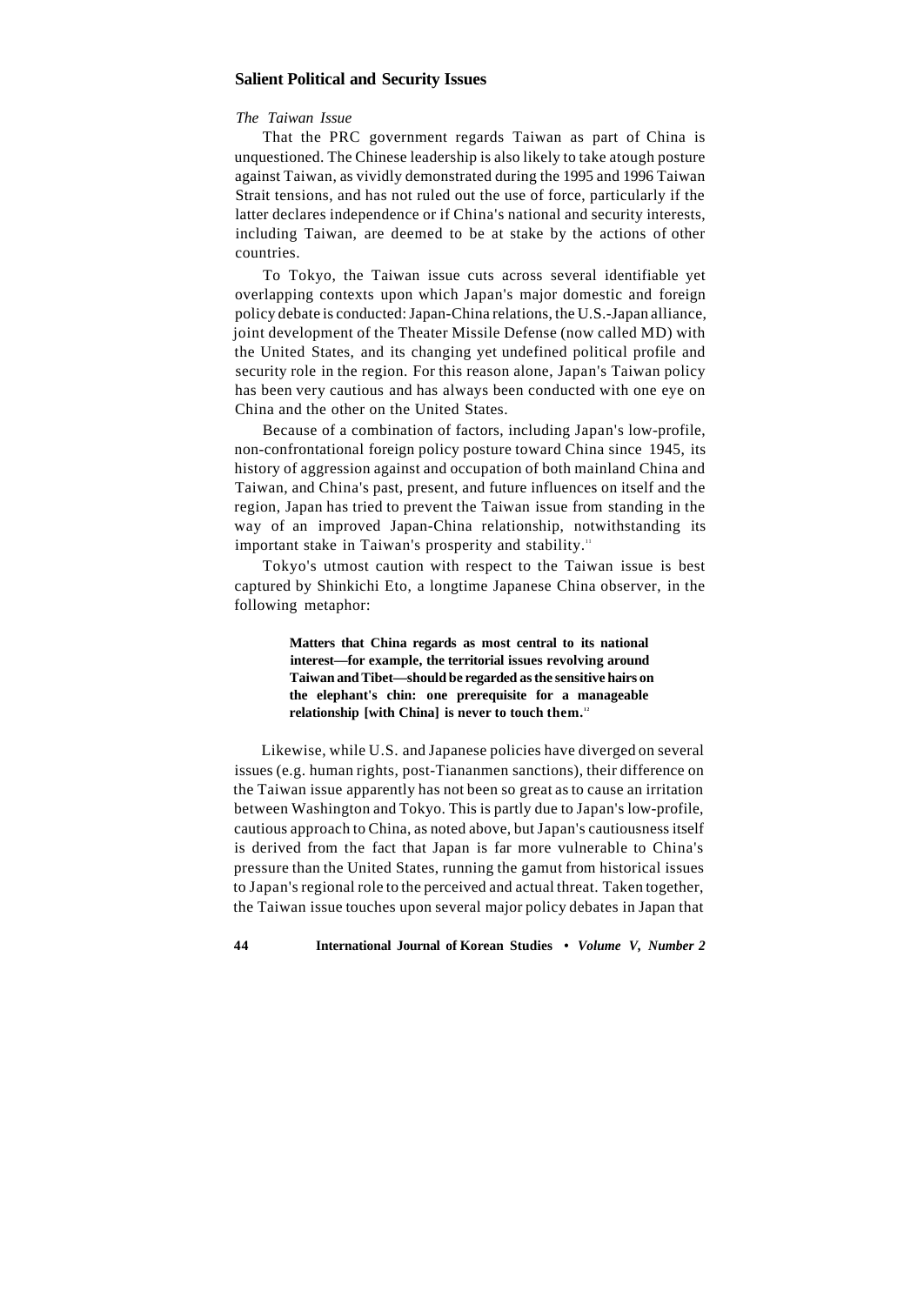are still evolving. But Japan has been able to hold it within manageable limits in the context of both Japan-China and U.S.-Japan relations and is likely to do so in the near future.

#### *Mutual Security Concerns*

Both countries have quite abroad range of bilateral security concerns with each other. For their part, Japanese concerns include China's political uncertainty, lack of military transparency, territorial disputes over the Senkaku/Diaoyu Islands, Sino-Russian military cooperation, nuclear tests and missile proliferation, and the PLA's increasing strategic reach to the South China Sea.<sup>13</sup> China's growing regional influence and its burgeoning power projection capability amidst the region's "strategic uncertainty" could well complicate Japan's economic and security policy in two major ways:

First, China's expanding maritime interests, manifested in its occasional yet determined moves in the South and East China Seas, could pose a challenge to Japan's huge trade and investment stakes in Southeast Asia. Not only has Japan been the largest investor in that subregion, but as an energy-deficient nation it continuously needs to secure extensive sealanes for trade and energy, which lies at the heart of Japan's security policy.<sup>14</sup> It is noteworthy that Japan's 1,000-nm defense perimeter overlaps with China's maritime claims and that both navies are increasingly operating in the same area.

Second, China can also indirectly influence Japan' s security concerns with North Korea and Russia. Japanese defense officials are well aware that China is either directly or indirectly related to the potential missile threat over insular Japan, on top of the growing concern on the issue after the August 1998 missile test by North Korea. Sino-Russian military cooperation could not only raise the level of regional arms buildup, but it could contribute to the development of China's power projection capability—a prospect Japan intends to delay by linking economic aid to Russia with the latter's arms sales to China.<sup>15</sup> Furthermore, China's influence in Korean affairs has traditionally been a source of great concern to Japan, now more in the context of the Chinese role in a future North Korean contingency and in the Korean unification process.

To Chinese security planners, on the other hand, Japan's "recurrent militarism," defense budget, naval modernization, and joint development of MD pose a source of concern. For this reason, there have been only limited bilateral security dialogues between the two sides.<sup>16</sup> Of particular importance is Japan's 1,000-nm defense perimeter to secure the SLOC (sea-lane of communication) for trade and raw material, which has obvious implications for China's expanding maritime interests.

Recent high-level visits between the two sides have all emphasized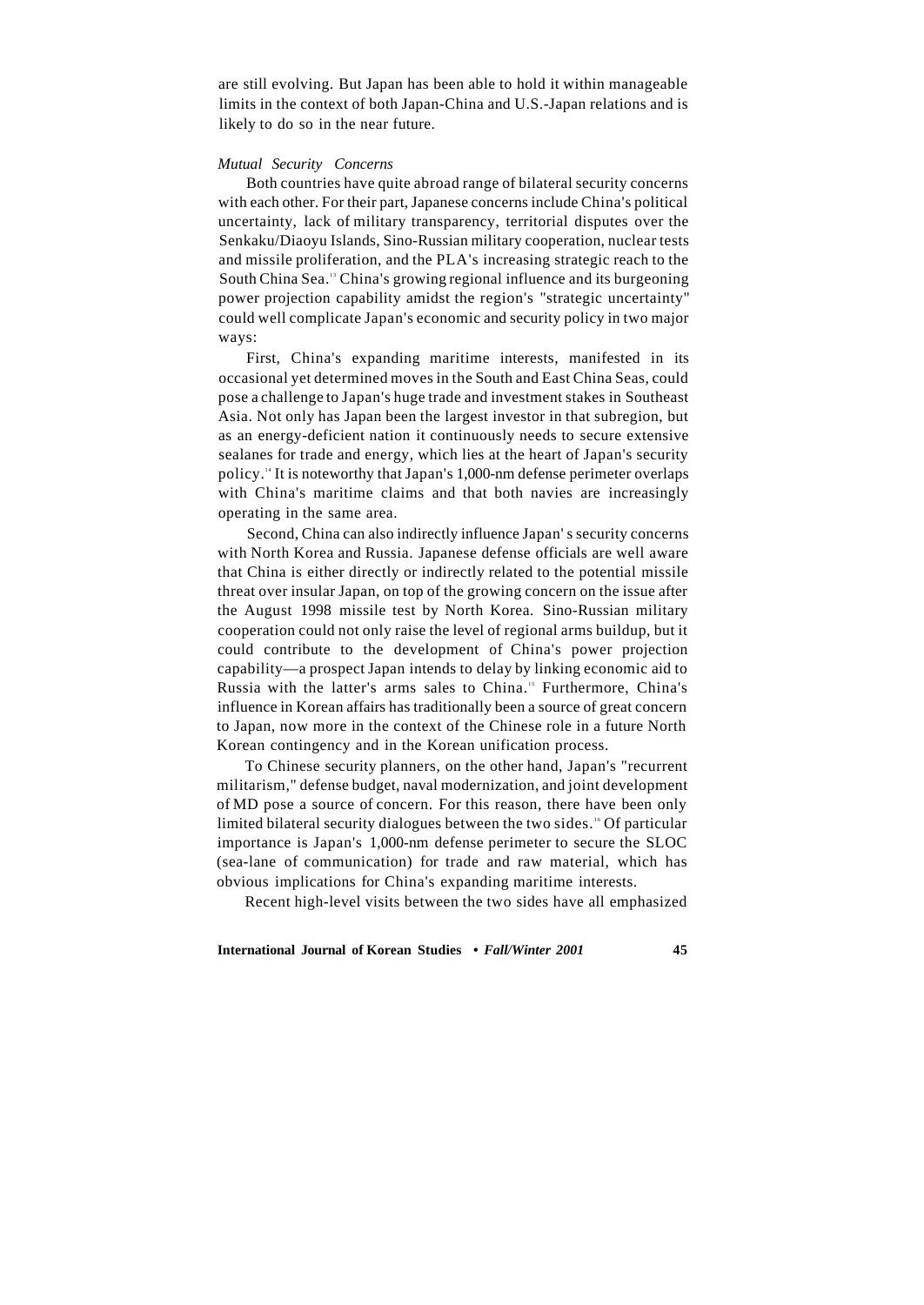that both countries need, for the moment, to put aside their historical enmities against each other, and their growing trade and investment relationships have largely restrained open criticisms against each other. In particular, their bilateral military diplomacy reached a new level in the late 1990s, which included frequent military-to-military contacts, an accord on maritime accident prevention, and future joint drills and port visits.<sup>17</sup> But the point is that their traditional rivalry and historical distrust linger.

#### *The U.S.-Japan Alliance*

During the Cold War, the principal purpose of the U.S.-Japanese security alliance was to deter the common Soviet threat. Since that threat has dramatically dissipated, the alliance has no particular enemy state to focus on. Additionally, a host of recent bilateral and regional developments, such as the increasingly discordant trade relations between the U.S. and Japan, Japan's dubious role in the Persian Gulf War, and China's rising power, have all led the Japanese leadership and the public to redefine the U.S.-Japanese security relationship and Japan's regional and international security role.

The Taiwan issue is also related to the ongoing debate about Japan's regional security role. At issue is a definitional shift in Japan's defense contribution from the "defense of the Far East" (Article Six of the U.S.- Japan Mutual Security Treaty) to the "areas surrounding Japan," as stipulated in the new November 1995 National Defense Programme Outline (NDPO) and reconfirmed in the April 1996 U.S.-Japan Joint Declaration on Security and the September 1997 Review of the Guideline for U.S.-Japan Defense Cooperation (the "new Guideline").<sup>18</sup> China has always been wary of Japan's expanded regional role, of course, but this time it would like to know whether or not the "situations in areas surrounding Japan" include Taiwan—a recurring controversy during and after the final revision process of the new Guideline in September 1997. Given Chinese and other neighboring nations' sensitivity about Japan's regional security role, Japan's official policy on this issue seems to be "not to offer a specific definition," echoing the American position that the scope of the new Guideline is "situational, not geographical."<sup>19</sup>

It is in this connection that China sees U.S.-Japanese security ties as crucial in restraining Japanese military power and in maintaining the present regional stability. As Paul Godwin has noted:

> **There is...a logical discontinuity between Chinese analysts' apprehension about a unipolar system dominated by the United States and its coalition of Western industrialized states and their belief that America plays a crucial role in restraining Japan's nationalism and militarism. It is a dilemma that China cannot resolve to its own satisfaction.<sup>20</sup>**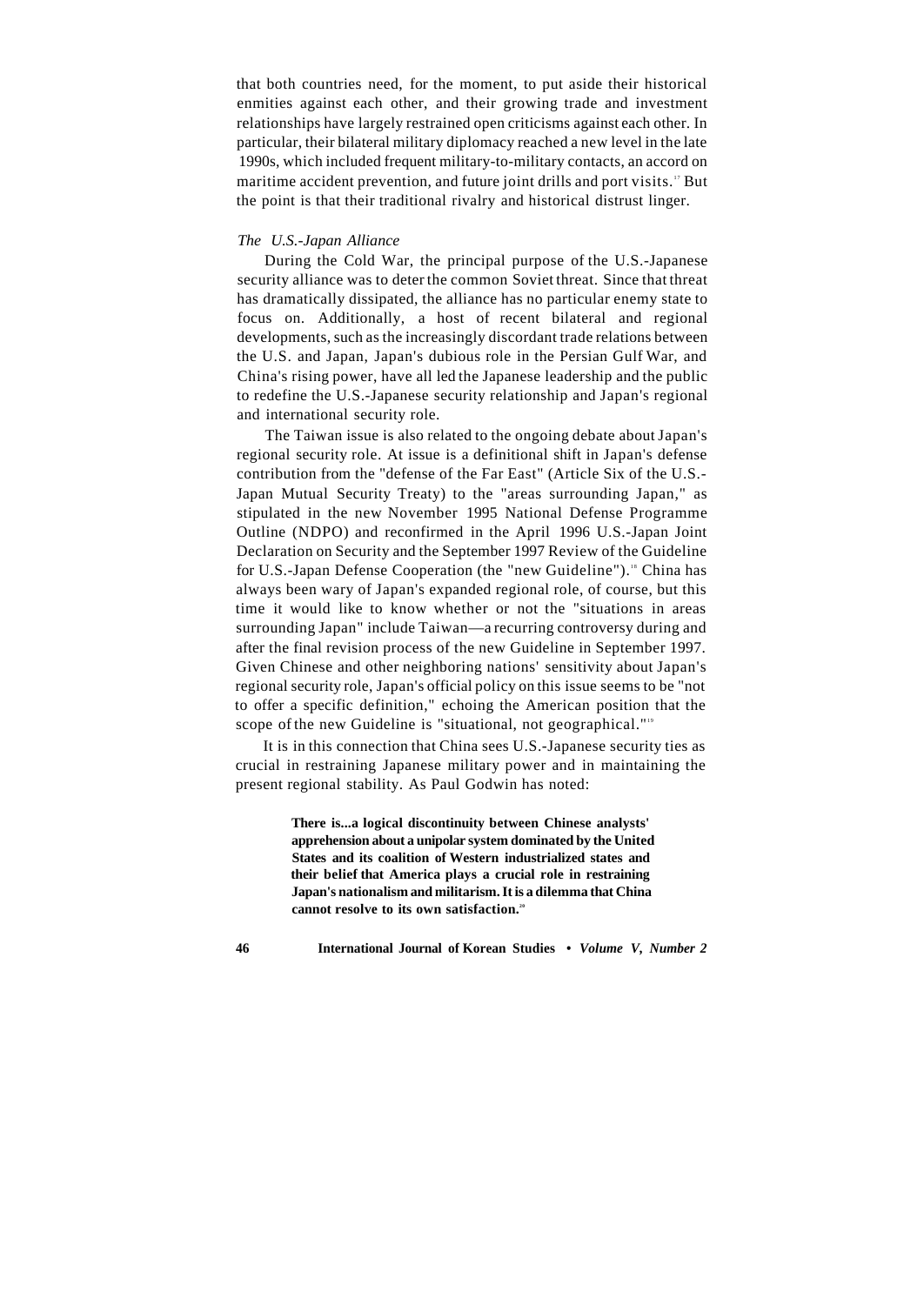To repeat, that China adamantly opposes the revised Guideline—for its possibility of U.S.-Japan collaboration in a Taiwan crisis and of Japanese militarism—cannot be overemphasized. However, despite the Chinese analysts' pessimistic view of the revised Guideline and the U.S. role in post-Cold War East Asia, they are well aware that U.S.-Japanese security relations remain the primary linchpin in East Asian stability. In addition, the Chinese analysts believe that the disappearance of the common foe and the new dynamics in both American and Japanese domestic politics could lead to a further redefinition of U.S.-Japanese security relations in the years ahead—a step the U.S. and Japan took in early 1998 to meet the requirements of the new Guideline.<sup>21</sup> Thus the socalled "double containment" role of the U.S. forces over Japan's possible unilateral military role is seen in a positive light among many Chinese security analysts. In a litchi nutshell, notwithstanding the remaining regional controversies over the interpretation of the "areas surrounding Japan," the NDPO and the new Guideline have steered Japan's security role and policy toward anew direction that may enhance common regional security, if guided by prudence.

# **China-Japan Relations and Future East Asian Security**

The future of Northeast Asian prosperity and security will increasingly be shaped by the economic and security trajectories of China and Japan, and by U.S. relations with both countries. A continued U.S.- Japanese security relationship is vital to American interests and to Asian stability. But how long the current lopsided security ties can be acceptable to their respective publics remains uncertain. While popular antimilitarism is now very strong in Japan, that nation's historical extremism in foreign and security policy since the mid-19th century still is not reassuring, especially to its neighboring countries.<sup>22</sup>

In China, now that Jiang Zemin and other top leaders are preparing for the upcoming  $16<sup>th</sup>$  party congress in the fall of 2002, leaders must achieve unity to maintain political stability and economic development, or just to remain in power. Furthermore, coping with new and complex challenges in Chinese society unleashed by a nearly two-decade reform drive will also be a daunting task for the post-Deng leadership. China's growing social and economic problems—inflation, corruption, the center-regional divide, regional inequalities, and migrant workers, to name but a few—could well complicate leadership unity and political stability, especially in light of demographic pressure, relatively limited resources, and environmental constraints.

Externally, post-Deng leaders in China should not only remain engaged with the outside world but also address the widespread perceptions and worries about the long-term consequences of China's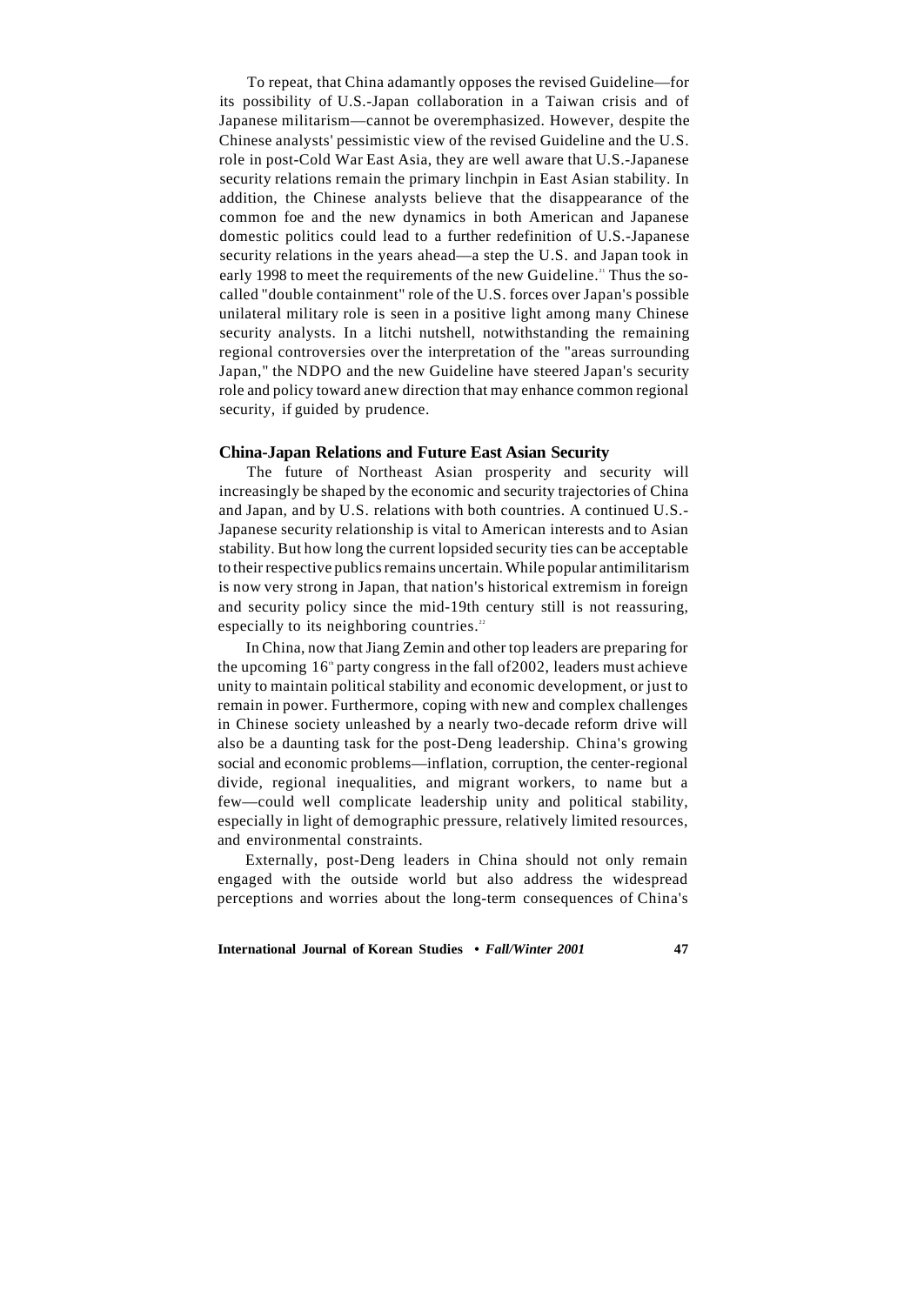[rise.lt i](http://rise.lt)s this complex set of major domestic and external challenges that the post-Deng Chinese leadership will face for many years to come. How well and in what manner they handle the challenges could significantly affect not only political stability in China but also, to some degree, the future capability and behavior of China.

In Japan as well, there is growing criticism over the effectiveness of its economic aid and assistance to China over the years on the current and future behavior of China. Not only is Japan's traditional image of an "agricultural China" rapidly eroding, butthe Japanese government seems more determined than before to take a stronger response to China's posturing. Perhaps most significant over the long haul is, as Michael Green and Benjamin Self have persuasively argued, that Japan's Cold-War policy toward China, based on four pillars of security, politics, history and economics, is also undergoing significant changes, and its China policy in the new era is now inundated by "a wide range of actors with various distinct interests."<sup>23</sup>

It is against the backdrop of these emerging relationships among the U.S., China, and Japan that the strategic identity of a unified Korea is seen as an unknown but critical factor that affects not only their three-way relationships but also the overall regional power balance. As Jonathan Pollack has aptly put it, "[t]he central set of relationships likely to define Northeast Asian security and stability will be the longer-term dynamics between Japan and China, and how the United States is likely to interact with both. The position of a unified Korea...could prove highly consequential in this context, but more in terms of how Seoul might choose to align itself in relation to this larger, three-power dynamic."<sup>24</sup>

For the short and mid-term, the ROK and the U.S. should seek to bring China's influence to bear in North Korea in achieving the three countries' common interests on the peninsula, namely continued peninsular stability, improved North-South Korean relations, and North Korea's economic reform. Mutual understanding among the three countries could not only offer a potential solution to the current stalemate in North-South Korean relations but also create a favorable condition for the peaceful unification of Korea.

For years to come, the changing regional security climate will continuously draw the attention of U.S. and ROK policymakers and will necessitate the corresponding adjustment in the role and mission of the U.S.-ROK alliance, particularly after North Korea's threat passes. To meet future challenges to the alliance, the current shift for the U.S. from a leading to a supporting role must continue. Given the vast difference in power potential between the Korean peninsula and the surrounding maj or powers, regardless of whether Korea is unified or not, Korea requires a pro-active, amicable relationship with all major regional powers and needs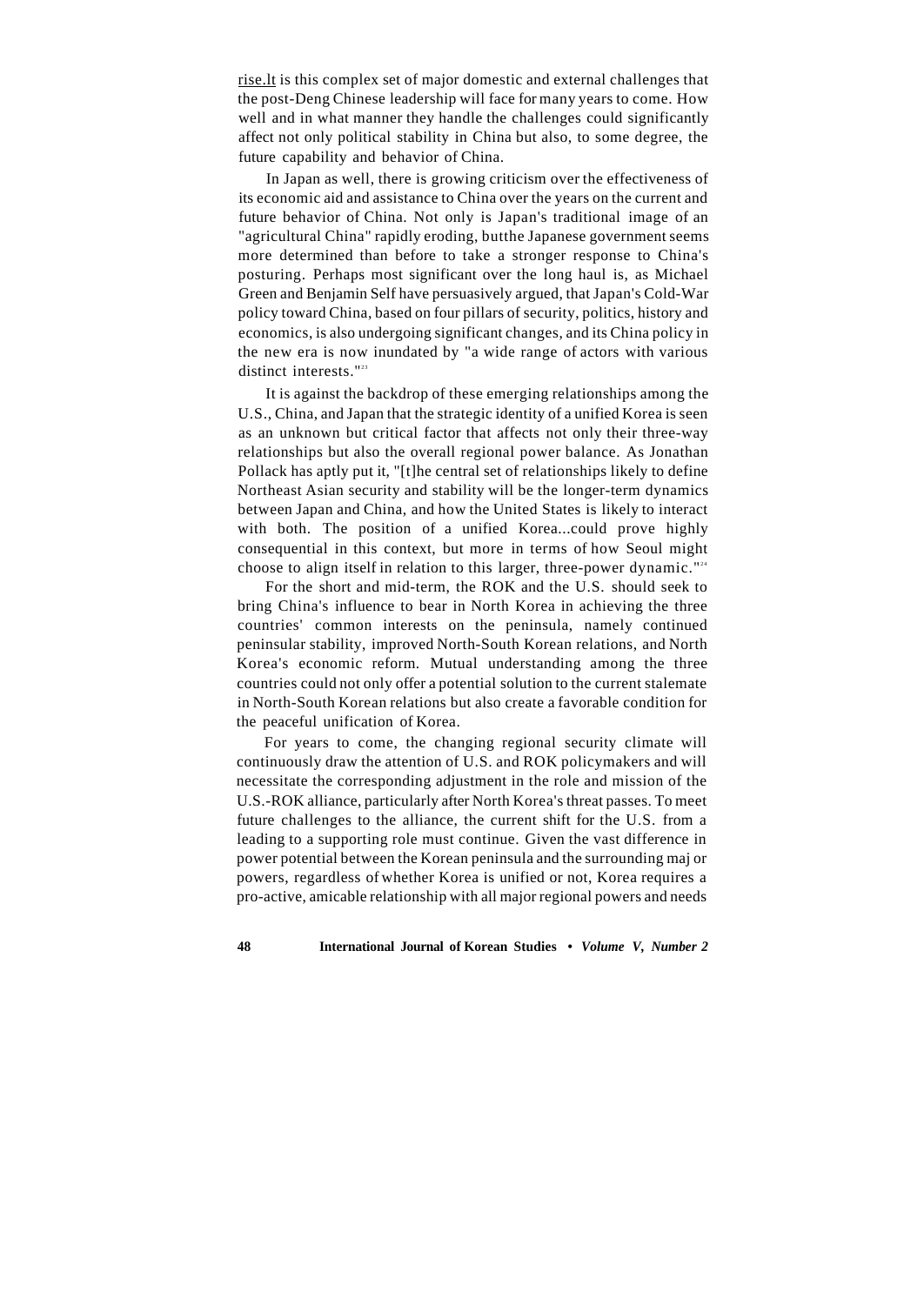to participate actively in multilateral regional security dialogues and U.N. sponsored peacekeeping activities.

To realize these policy goals, an active U.S. engagement in Asian security and Asian allies' greater defense burden sharing are necessary, but not sufficient. Both the U.S. and Asian governments need to expand the scope of dialogue and communication with the other's public and congress to strengthen further the mutual bonds between the two sides.

Additionally, drawing China and North Korea into a web of multilateral security dialogues is highly desirable, but given the bilateral nature of conflict, a relatively high level of hostility and militarization, and the Chinese and North Korean opposition, its feasibility is in doubt in the current state of interstate relations in Northeast Asia.<sup>25</sup> Rather, the United States needs to strengthen the existing network of bilateral security ties with credible military force.

In the years ahead, continued U.S. engagement with China will be an important step on the long road to a stable East Asia. Engagement with China remains a sensible policy but requires a clear and consistent set of goals, such as regional stability, shared development, and integration into international norms. To advance this larger goal, however, not only should the U.S. and East Asian nations recognize China's differing yet often legitimate security requirements, but also make genuine efforts to build confidence with China, which is a time-consuming yet least threatening way to make China more transparent. Finally, it is worth repeating that the future of East Asian security will increasingly hinge on how to deal with the old "China factor" in the new era.

To repeat, of greater relevance to this study is how Japan-China relations will evolve in the future. As the above analysis has shown, this requires an understanding of the history of Japan-China relations and the current dynamics of their bilateral ties, which are in many respects new phenomena. How the old ways of thinking and new dynamics interact with each other in China-Japan relations should prove to be a continuing agenda for Asia's security and prosperity.

# **Notes**

**1. International Institute for Strategic Studies,** *The Military Balance 2000-2001* **(Oxford: Oxford University Press for IISS, 2000), pp. 200-201. Unless noted otherwise, the data and figures on the Japanese and especially Chinese militaries used in the essay are from the above source and the authors' estimates. Due to significant fluctuation in conversion rates between the Japanese yen and the U.S. dollar in recent years, however, Japanese defense budget in U. S. dollar terms could often be misleading. See also "Japan's Increases Defence Budget,"** *Jane's Defence Weekly,* **January 3, 2001, p. 6.** 

**2. Most recent single volumes on a rising China (particularly the "China threat") include Steven W. Mosher,** *Hegemon: China's Plan to Dominate Asia and the World*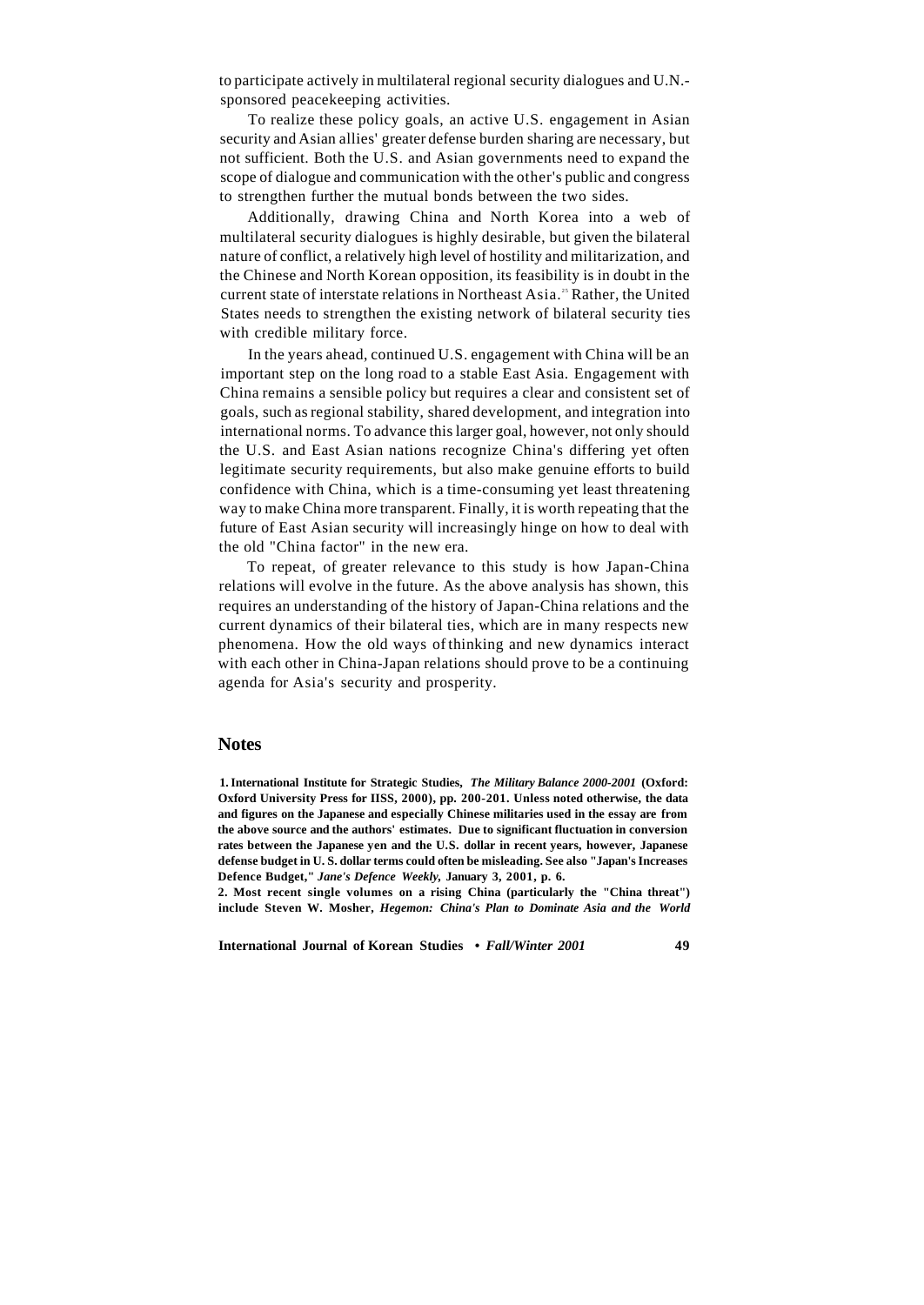**(San Francisco: Encounter Books, 2000); Bill Gertz,** *The China Threat: How the People's Republic Targets America* **(Washington, D.C.: Regnery, 2000); Edward Timperlake and William C. Triplett, Jr.,** *Red Dragon Rising: Communist China's Military Threat to America* **(Washington, D.C.: Regnery, 1999). More balanced and circumspect assessments can be found in David Shambaugh, "Containment or Engagement of China? Calculating Beijing's Response,"** *International Security,* **Vol. 21, No. 2(Fall 1996), pp. 180-209; Robert Ross, "Beijing as a Conservative Power,"** *Foreign Affairs,* **Vol. 76, No. 2 (March-April 1997), pp. 33-44. For the Chinese views, see Yan Xuetong, "Orientation of China's Security Strategy,"** *Contemporary International Relations,* **Vol. 6, No. 2 (February 1996), pp. 1-15; Hu Ping, "Bo 'Zhongguo junshi weixielun'" [Refuting 'Chinese Military Threat Thesis'],** *Guoji Zhanlue Yanjiu*  **[International Strategic Studies], No. 36 (June 1995), pp. 17-20.** 

**3. Akira Iriye,** *China and Japan in the Global Setting* **(Cambridge: Harvard University Press, 1992). He strongly argues, however, that the future of Sino-Japanese relations will be determined by cultural cooperation, as a part of the global trend toward cultural interdependence, rather than by economic or military competition between them. See also his "Chinese-Japanese Relations, 1945-1990," in Christopher How, ed.,** *China and Japan: History, Trends, and Prospects* **(Oxford: Oxford University Press, 1996), pp. 46-59.** 

**4. Iriye,** *China and Japan in the Global Setting,* **p. 28.** 

**5. Diana Betzler and Greg Austin, "Gulfs in Sino-Japanese Relations: An Evaluation of Japan's Cultural Diplomacy Toward China,"** *Journal of East Asian Affairs,* **Vol. 11, No. 2 (Summer-Fall 1997), pp. 611-12.** 

**6.** *Asahi Shimbun,* **September 22, 1997.** 

**7.** *Nichu Keikyo Journal* **[Japan-China Economic Cooperation Journal], January 1997, p. 31;** *Zhongguo tongji nianjian 1997* **[China Statistical Yearbook 1997] (Beijing: Zhongguo tongji chubanshe, September 1997), p. 594. In their two-way trade, there is a controversy over the actual balance of trade, with each side claiming a trade surplus in the other's favor. The controversy stems from the fact that Beijing includes Japanese exports that go through Hong Kong, whereas Tokyo does not.** 

**8. "China and Japan: A Balancing Act,"** *China News Analysis* **(Taipei), No. 1521 (November 1, 1994), pp. 3, 8. See also** *Gaiko seisho 1997* **[Diplomatic Bluepaper 1997], 2nd Volume (Tokyo: Ministry of Foreign Affairs, 1997), p. 22.** 

**9. Data on student exchanges are from Betzler and Austin, "Gulfs in Sino-Japanese Relations," pp. 583-84. See also Akimasa Mitsuta, "Dealing with China: Notes on Development of Student Exchange Between Japan and China,"** *Journal of Contemporary China,* **No. 7 (Fall 1994), pp. 89-99.** 

**10. Robert A. Manning, "Burdens of the Past, Dilemmas of the Future: Sino-Japanese Relations in the Emerging International System,"** *Washington Quarterly,* **Vol. 17, No. 1 (Winter 1993), p. 53.** 

**11. Japan's 1995 trade with Taiwan was US\$43.4 billion, making Japan Taiwan's second largest trade partner after the U.S. with US\$47.2 billion. The Chinese point to Japan-Taiwan relations as an issue to be resolved. See "Zhanhou wushi nian yataidiqu de Zhongguo yu Riben: goujihuiyi jiyao" [China and Japan in the Asia-Pacific Region after 50 Years since the War: An International Conference Summary],** *Xiandai Guoji Guanxi*  **[Contemporary International Relations], No. 2 (1996), pp. 41-49.** 

**12. Shinkichi Eto, "China and Sino-Japanese Relations in the Coming Decades,"** *Japan Review of International Affairs,* **Vol. 10, No. 1 (Winter 1996), pp. 16-34. The quotation is on p. 32.** 

**13. The disputed small island group off Taiwan is currently occupied by Japan and is called Senkakus by Japan, Diaoyudaos by mainland China, and Diaoyutai by Taiwan. For further details, see Ji Guoxing, "The Diaoyudao (Senkaku) Disputes and Prospects for Settlement,"** *Korean Journal of Defense Analysis,* **Vol. 6, No. 2 (Winter 1994), pp. 285- 311. Japan's naval modernization is in part influenced by China's growing strategic reach.**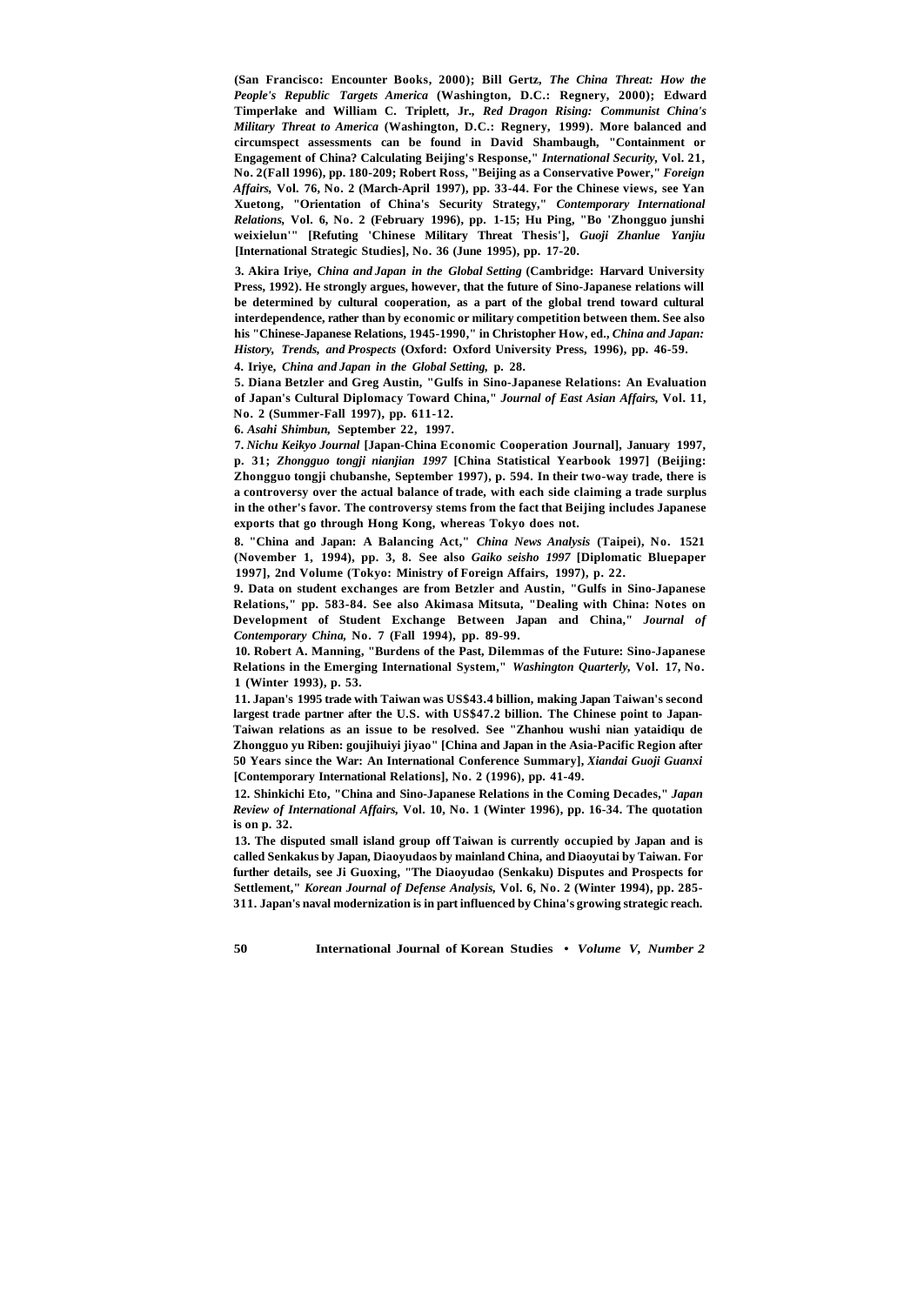**See Shigeo Hiramatsu, "Chinese Navy and the Revival of 'Sinocentrism,'"** *Shin Boei Ronshu* **[Journal of National Defense], Vol. 20, No. 3 (December 1992), pp. 16-37. For Chinese views on the TMD, see Information Office of the State Council of the People's Republic of China,** *China's National Defense in 2000* **(Beijing: Information Office of the State Council of the PRC, October 2000), pp. 5-6; Gu Ping, "Japan: Find a New Excuse to Participate in Constructing TMD,"** *Beijing Review,* **August 21,2000, pp. 10- 11; and Kori J. Urayama, "Chinese Perceptions on Theater Missile Defense: Policy Implications for Japan,"** *Asian Survey,* **July/August 2000, pp. 201-23. Pyongyang, together with Beijing and Moscow, takes a similar position on the TMD issue. See**  *Minju Chosun,* **September 20,2000, in** *Foreign Broadcast Information Service (FBIS),*  **October 18, 2000.** 

**14.** *Ibid,* **and Mohan Malik, "Japan Wary of Assertive China,'** *'Jane's Intelligence Review,*  **December 2000, pp. 22-25.** 

**15. Jim Hoagland, "An Arms Race in East Asia,"** *Washington Post,* **July 14,1992, p. A13; Richard C. Thornton and Bruce A. Babcok," Japan's Response to Crisis: Not with a Bang but with a Buck,"** *Global Affairs,* **Winter 1993, pp. 1-11.** 

**16. "Japan's Defense Plan Creates Anxiety,"** *Beijing Review,* **January 11,2001, pp. 8-9. For further details, see** *FBIS-CHI,* **March 2,1994, pp. 7-8;** *Chosun Ilbo* **(Chicago edition), January 17, 1995. As part of a goodwill tour, General TetsuyaNishimoto, Chairman of Japan' s Joint Staff Council, visited both China and South Korea in late February 1995. See**  *FBIS-CHI,* **February 21 and 22, 1995, pp. 6-7 and 5-6, respectively. On the possible impact of the "historical problems" (particularly the recent revision of Japanese history textbooks), see Tang Tianri, "Japan's Stubborn 'History Syndrome' Requires Treatment,"**  *Beijing Review,* **March 22, 2001, pp. 8-10 and idem., "Japan: A Passing Mark for Distorting History,** *Beijing Review,* **April 26, 2001, pp. 12-13.** 

**17.** *Xinhua,* **December 2, 1997, in** *FBIS-CHI,* **December 2, 1997;** *Sankei Shimbun*  **(Morning Edition), January 5,1998, p. 2, in** *FBIS-EAS,* **January 6,1998;** *TaKungPao,*  **February 5, 1998, p. A2, in** *FBIS-CHI,* **February 5, 1998.** 

**18. For the Chinese critique on U.S.-Japan security ties and especially the new Guideline, see "Cadres Voice Concern over U.S.-Japan Ties,"** *South China Morning Post,* **September 6, 1997, p. 9; Liang Ming and Ding Zengyi, "How Can One Win the Trust of Others by Shifting His Troubles Onto Others,"** *Jiefangjun Bao,* **May 18,1998, p. 5, in** *FBIS-CHI,* **June 2, 1998.** 

**19. Robert Karniol, "Japan Promotes Regional Security with US Accord,"** *Jane's Defence Weekly,* **October 1, 1997, p. 15; "Hashimoto Warned on Scope of Security Plans,"** *South China Morning Post,* **September 5, 1997, p. 10; Steven Lee Myers, "Risking China's Wrath, U.S. and Japan Bolster Military Ties,"** *New York Times,*  **September 24, 1997, p. A7.** 

**20. Paul H. B. Godwin, "China's Asian Policy in the 1990s: Adjusting to the Post-Cold War Environment," in Sheldon W. Simon, ed.,** *East Asian Security in the Post-Cold War Era* **(Armonk, NY: M. E. Sharpe, 1993), p. 131. See also Sheldon W. Simon, "Regional Security Structures in Asia: The Question of Relevance," pp. 11-27 in the same volume. 21. David I. Hitchcock, "Revitalizing U.S.-Japan Security: New Roles for Both Countries,"** *Yomiuri Shimbun,* **July 21, 1994; author's interview with Ambassador Hitchcock, Maryland, October 3 and 4,1994. See also Robert Karniol, "Japan Promotes Regional Security with US Accord,"** *Jane's Defence Weekly,* **October 1, 1997, p. 15; Sheryl WuDunn, "Japanese Move to Broaden Military Links to the U.S.,"** *New York Times,* **April 29, 1998, p. A6; "Tokyo Widens Pact on US Military Ties,"** *South China Morning Post,* **April 29, 1998, p. 11.** 

**22. For an excellent analysis of the impact of Japan's historical legacies on its current defense policy and perceptions, see Barry Buzan, "Japan's Defence Problematique,"**  *Pacific Review,* **Vol. 8, No. 1 (1995), pp. 25-43.** 

**23. Michael J. Green and Benjamin L. Self, "Japan's Changing China Policy: From**